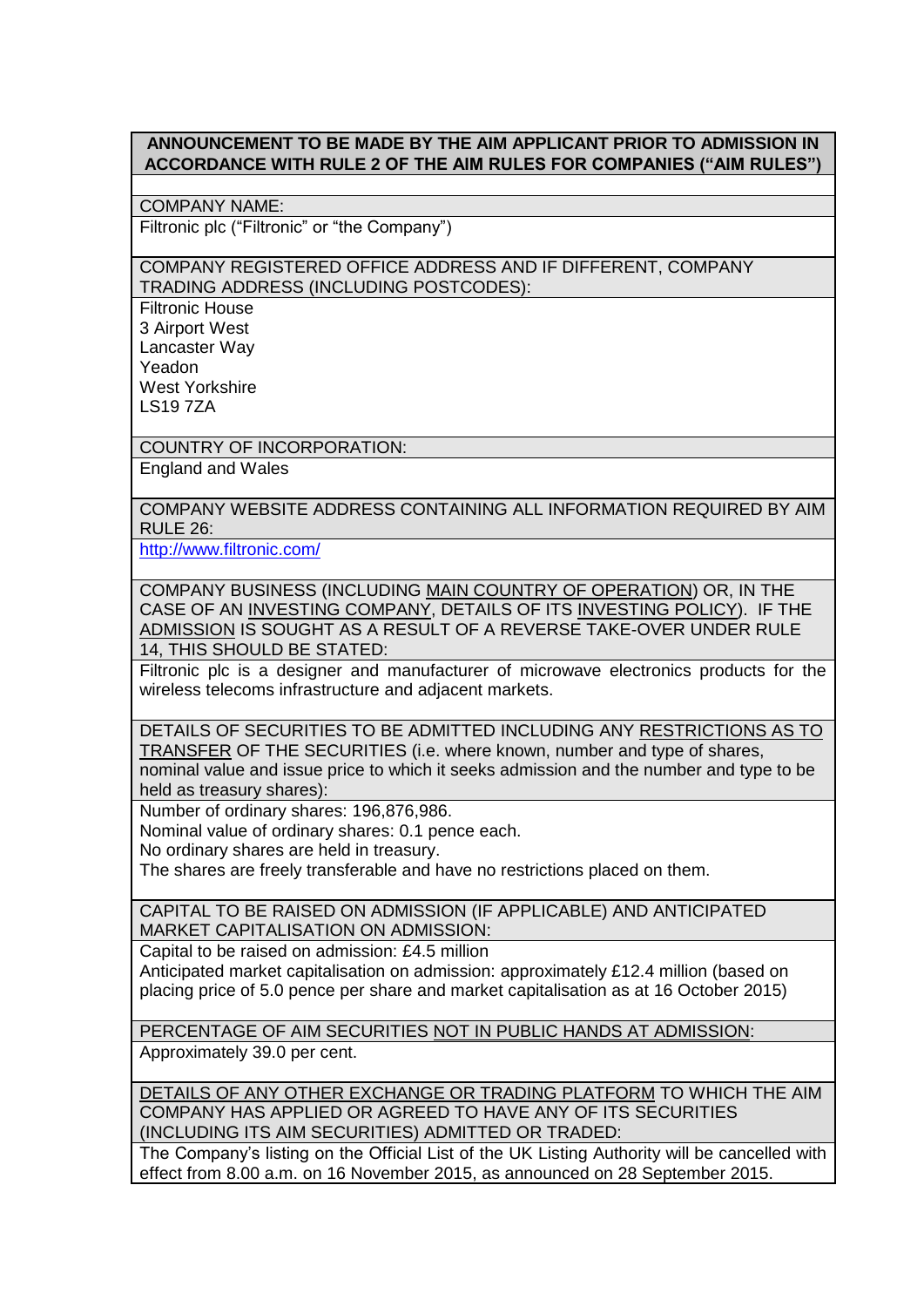FULL NAMES AND FUNCTIONS OF DIRECTORS AND PROPOSED DIRECTORS (underlining the first name by which each is known or including any other name by which each is known): Directors on Admission: Howard Ford, Non-executive Chairman Edwin Graham ("Graham") Meek, Senior Non-executive Director Robert ("Rob") St John Smith, Chief Executive Officer and Chief Financial Officer Reginald ("Reg") Lawrence Gott, Non-executive Director Michael Roy David Roller, Non-executive Director Directors following the Annual General Meeting on 27 November 2015: Reginald ("Reg") Lawrence Gott, Non-executive Chairman Robert ("Rob") St John Smith, Chief Executive Officer and Chief Financial Officer Michael Roy David Roller, Non-executive Director FULL NAMES AND HOLDINGS OF SIGNIFICANT SHAREHOLDERS EXPRESSED AS A PERCENTAGE OF THE ISSUED SHARE CAPITAL, BEFORE AND AFTER ADMISSION (underlining the first name by which each is known or including any other name by which each is known): Shareholders before admission: *Significant shareholders: % of current issued share capital* Aberforth Partners 20.99 Legal & General Investment Management 17.56 Professor John D. Rhodes 6.13 Hargreave Hale Limited 3.68 River & Mercantile Asset Management 3.62 M&G Investment Management 3.49 Shareholders after admission: *Significant shareholders: % of enlarged issued share capital* Aberforth Partners 22.58 Legal & General Investment Management 17.56 City Financial Investment Company Limited 8.99 Hargreave Hale Limited 5.21 Hargreaves Lansdown 3.67 Walker Crips Group plc 3.07 NAMES OF ALL PERSONS TO BE DISCLOSED IN ACCORDANCE WITH SCHEDULE 2,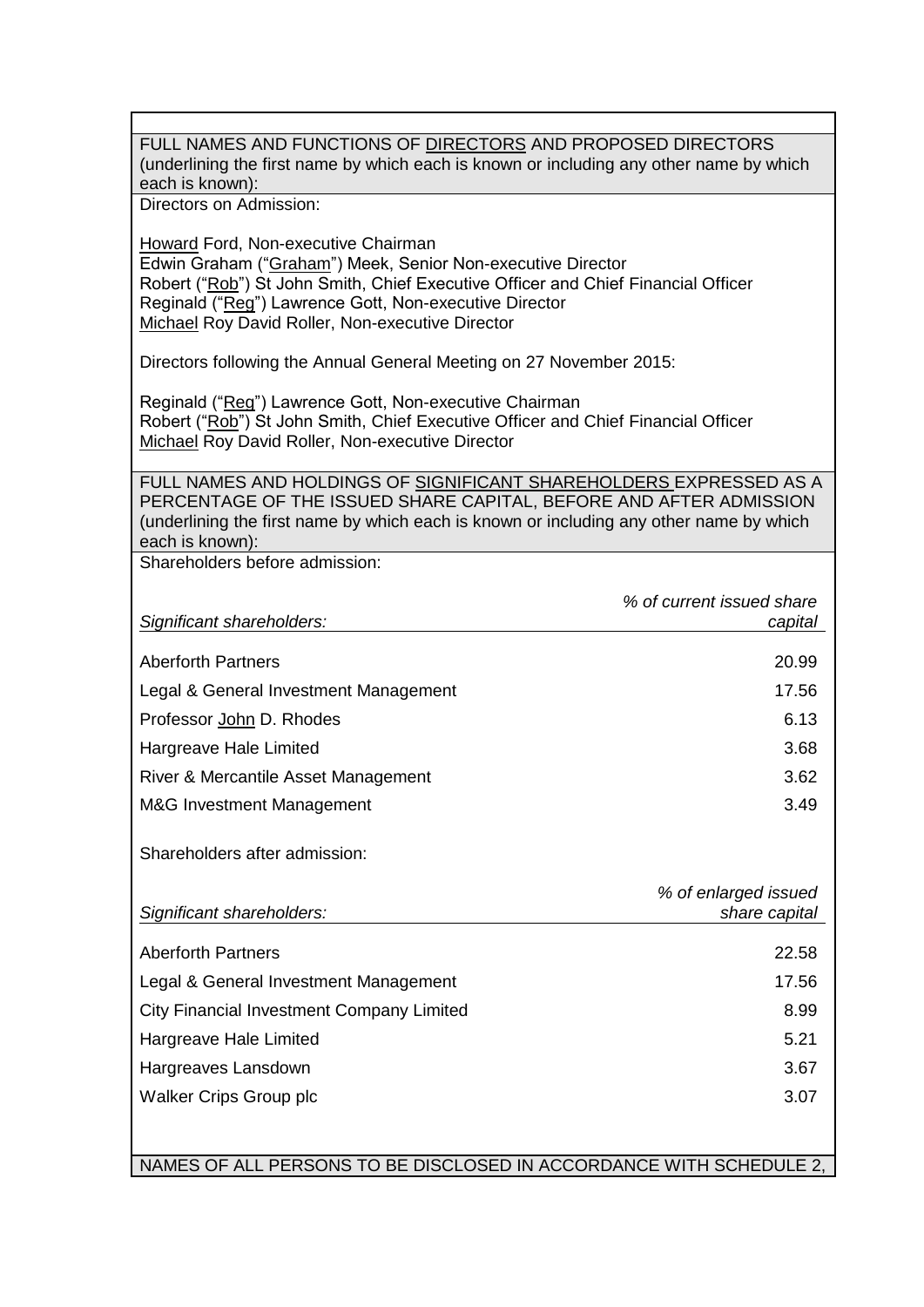| PARAGRAPH (H) OF THE AIM RULES:                                                                                                     |
|-------------------------------------------------------------------------------------------------------------------------------------|
| <b>NA</b>                                                                                                                           |
|                                                                                                                                     |
| ANTICIPATED ACCOUNTING REFERENCE DATE<br>(i)                                                                                        |
| (ii)<br>DATE TO WHICH THE MAIN FINANCIAL INFORMATION IN THE ADMISSION                                                               |
| DOCUMENT HAS BEEN PREPARED (this may be represented by unaudited<br>interim financial information)                                  |
| DATES BY WHICH IT MUST PUBLISH ITS FIRST THREE REPORTS<br>(iii)                                                                     |
| PURSUANT TO AIM RULES 18 AND 19:                                                                                                    |
| 31 May<br>(i)                                                                                                                       |
| NA - admission to AIM via Designated Market Route<br>(ii)                                                                           |
| 29 February 2016 (interim report for the six months ending 30 November 2015)<br>(iii)                                               |
| 30 November 2016 (annual report for the twelve months ending 31 May 2016)                                                           |
| 28 February 2017 (interim report for the six months ending 30 November 2016)                                                        |
| <b>EXPECTED ADMISSION DATE:</b>                                                                                                     |
| 16 November 2015                                                                                                                    |
|                                                                                                                                     |
| NAME AND ADDRESS OF NOMINATED ADVISER:                                                                                              |
| Panmure Gordon (UK) Limited                                                                                                         |
| One New Change                                                                                                                      |
| London                                                                                                                              |
| EC4M 9AF                                                                                                                            |
| NAME AND ADDRESS OF BROKER:                                                                                                         |
| Panmure Gordon (UK) Limited                                                                                                         |
| One New Change                                                                                                                      |
| London                                                                                                                              |
| EC4M 9AF                                                                                                                            |
|                                                                                                                                     |
| OTHER THAN IN THE CASE OF A QUOTED APPLICANT, DETAILS OF WHERE                                                                      |
| (POSTAL OR INTERNET ADDRESS) THE ADMISSION DOCUMENT WILL BE<br>AVAILABLE FROM, WITH A STATEMENT THAT THIS WILL CONTAIN FULL DETAILS |
| ABOUT THE APPLICANT AND THE ADMISSION OF ITS SECURITIES:                                                                            |
| $NA - quoted$ applicant                                                                                                             |
|                                                                                                                                     |
| DATE OF NOTIFICATION:                                                                                                               |
| 19 October 2015                                                                                                                     |
|                                                                                                                                     |
| NEW/UPDATE:                                                                                                                         |
| <b>NEW</b>                                                                                                                          |
| <b>QUOTED APPLICANTS MUST ALSO COMPLETE THE FOLLOWING:</b>                                                                          |
|                                                                                                                                     |
| THE NAME OF THE AIM DESIGNATED MARKET UPON WHICH THE APPLICANT'S                                                                    |
| <b>SECURITIES HAVE BEEN TRADED:</b>                                                                                                 |
| Premium segment of the FCA's Official List / Main Market of the London Stock Exchange.                                              |
| THE DATE FROM WHICH THE APPLICANT'S SECURITIES HAVE BEEN SO TRADED:                                                                 |
| 24 October 1994                                                                                                                     |
| CONFIDIAATION THAT FOLLOWING DUE AND CADEFUL ENOUDY THE                                                                             |

CONFIRMATION THAT, FOLLOWING DUE AND CAREFUL ENQUIRY, THE APPLICANT HAS ADHERED TO ANY LEGAL AND REGULATORY REQUIREMENTS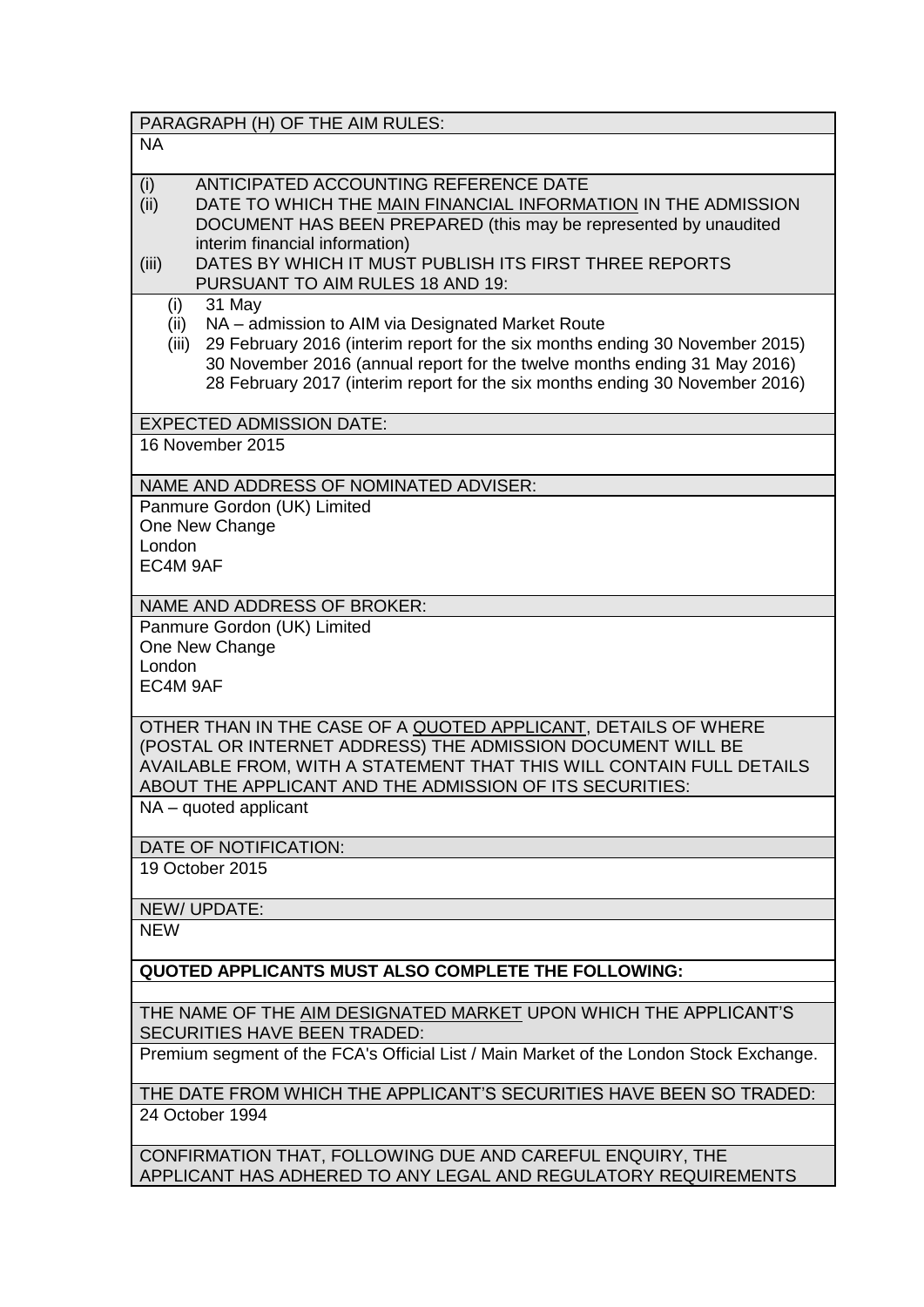INVOLVED IN HAVING ITS SECURITIES TRADED UPON SUCH A MARKET OR DETAILS OF WHERE THERE HAS BEEN ANY BREACH:

The Company has adhered to the legal and regulatory requirements applicable to companies admitted to the Official List (premium segment) and the regulated market of the London Stock Exchange plc.

AN ADDRESS OR WEB-SITE ADDRESS WHERE ANY DOCUMENTS OR ANNOUNCEMENTS WHICH THE APPLICANT HAS MADE PUBLIC OVER THE LAST TWO YEARS (IN CONSEQUENCE OF HAVING ITS SECURITIES SO TRADED) ARE AVAILABLE:

<http://www.filtronic.com/>

DETAILS OF THE APPLICANT'S STRATEGY FOLLOWING ADMISSION INCLUDING, IN THE CASE OF AN INVESTING COMPANY, DETAILS OF ITS INVESTING STRATEGY: As announced on 5 August 2015, following the successful trialling in the spring of 2015 of Filtronic's advanced integrated antenna products by a major US operator, the Company received its first production tooling orders in early August 2015 from a major telecoms industry original equipment manufacturer ("OEM") for Ultra-Wide Band integrated antennas. It is anticipated that further production orders will follow the completion of the tooling orders. The Company is developing an advanced integrated antenna product for this OEM and in parallel is developing generic antennae products with a wider application and with an anticipated broader market appeal.

Additionally, the Broadband business has demonstrated that its latest generation E-band transceiver operates as "best in class", at greater than 4Gbps at 256 QAM, resulting in the Broadband business receiving initial production orders from a major OEM for this product.

The net proceeds of the placing of approximately £4.0 million, to be received on Admission, will be used to finance the Company's working capital requirements as it moves from new product introduction to volume production. In particular, the net proceeds of the placing will be used to:

- Complete the qualification processes and production ramp up and sale of the new advanced integrated antenna products and E-band Transceiver products; and
- Improve the marketing of Filtronic's technologies, products and expertise through active promotion and improved distribution arrangements to improve the Group's sales prospects.

A DESCRIPTION OF ANY SIGNIFICANT CHANGE IN FINANCIAL OR TRADING POSITION OF THE APPLICANT, WHICH HAS OCCURRED SINCE THE END OF THE LAST FINANCIAL PERIOD FOR WHICH AUDITED STATEMENTS HAVE BEEN PUBLISHED:

Since 31 May 2015, the following significant changes in the financial or trading position of the Group have occurred:

- the Company received its first production tooling orders for Ultra-Wide Band integrated antennas in early August 2015; and
- the Company's wholly owned subsidiary, Filtronic Wireless, Inc ("FWI") has entered into a sales invoice finance agreement with Faunus Group International, Inc, pursuant to which FWI may draw down up to a maximum of \$3.5 million. This new sales invoice finance agreement is in addition to the £2.0 million sales invoice discounting facility provided by Barclays Bank plc to the Company's UK